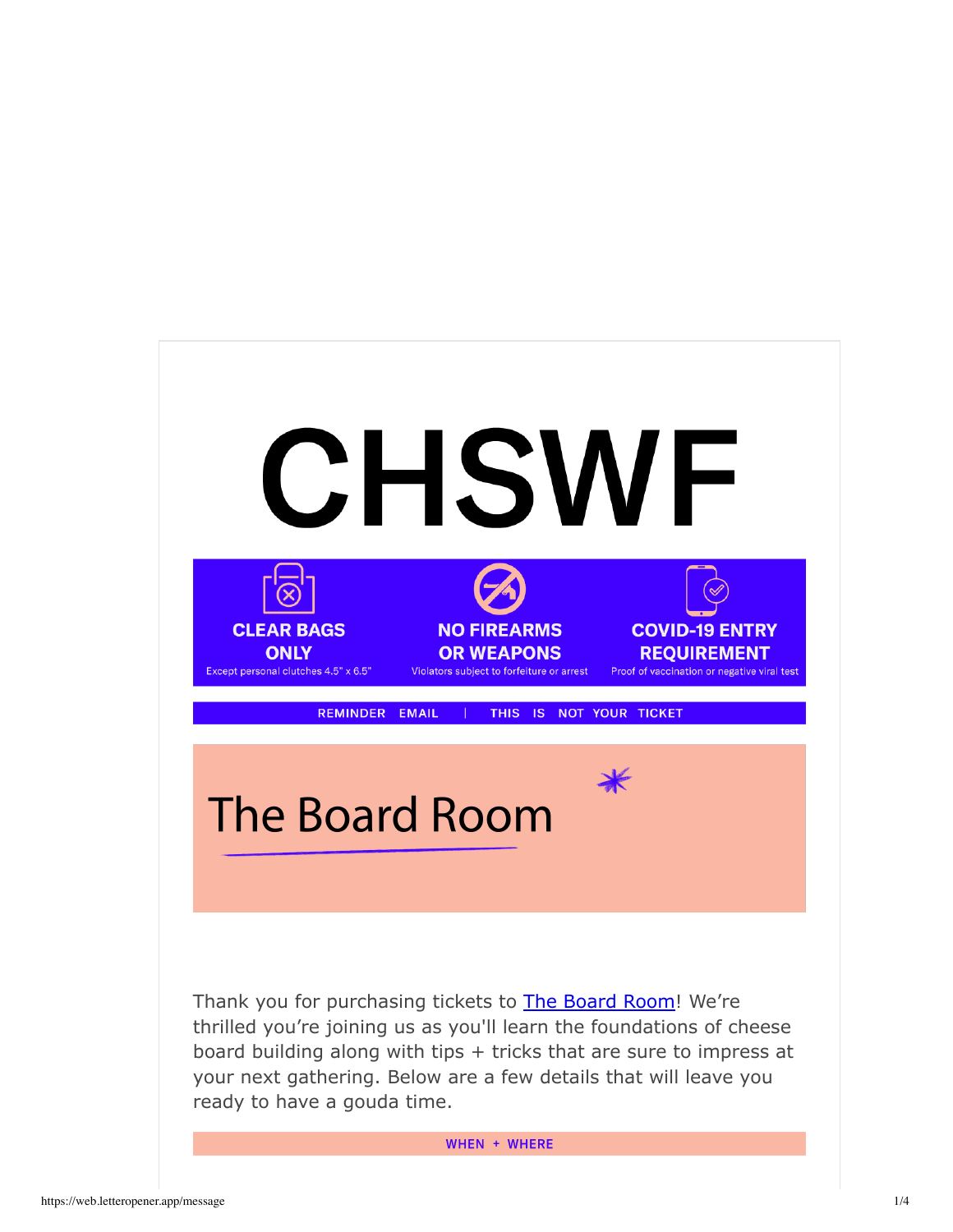- Date: Thursday, March 3
- Time: 10:00 11:30 AM
- Location: The Camden Room
- Address: 375 Meeting St, Charleston, SC 29403

# **HEALTH + SAFETY**

Charleston Wine + Food is requiring all guests, staff, talent, and vendors to either: provide proof they are fully vaccinated against COVID-19 OR provide proof of a negative COVID-19 test, taken within 72 hours of each day you are attending. Entrance eligibility is checked at every Charleston Wine + Food event before guest tickets are scanned.

Get verified - Download the free Charleston Wine + Food app on Apple App Store or Google Play; Click the COVID-19 button on the left menu, and follow the prompts.

Visit our 2022 Health + Safety Policy for more information and details regarding COVID-19 entrance requirements.

# KNOW BEFORE YOU GO

-This event is all-inclusive: food, beverage, and experiences are included in the ticket price.

- All guests must be 21+ (no infants, children, or pets)

- No backpacks, coolers, or large purses permitted; all bags + persons are subject to search

- ALL BAGS MUST BE CLEAR except for small personal clutches (no larger than  $4.5" \times 6.5"$ )

- Bring your printed or digital ticket via smartphone for entry. We recommend downloading the SquadUP app from the App Store (available via *iOS* and **Android**). If you lost your ticket and don't have the app, please visit SquadUP.com and follow the steps to retrieve your tickets

- Menus for each event can be accessed via the CHSWF app. Download the app and visit the event in the schedule for the linked menu

- Food allergies: accommodations cannot be made at this event

- All events will take place rain or shine; please plan accordingly

- Should this event sell out and have a waitlist demand, Lyte will accept returns until Friday, February 18. Beginning February 19, tickets to this event cannot be returned via Lyte

# **ATTIRE**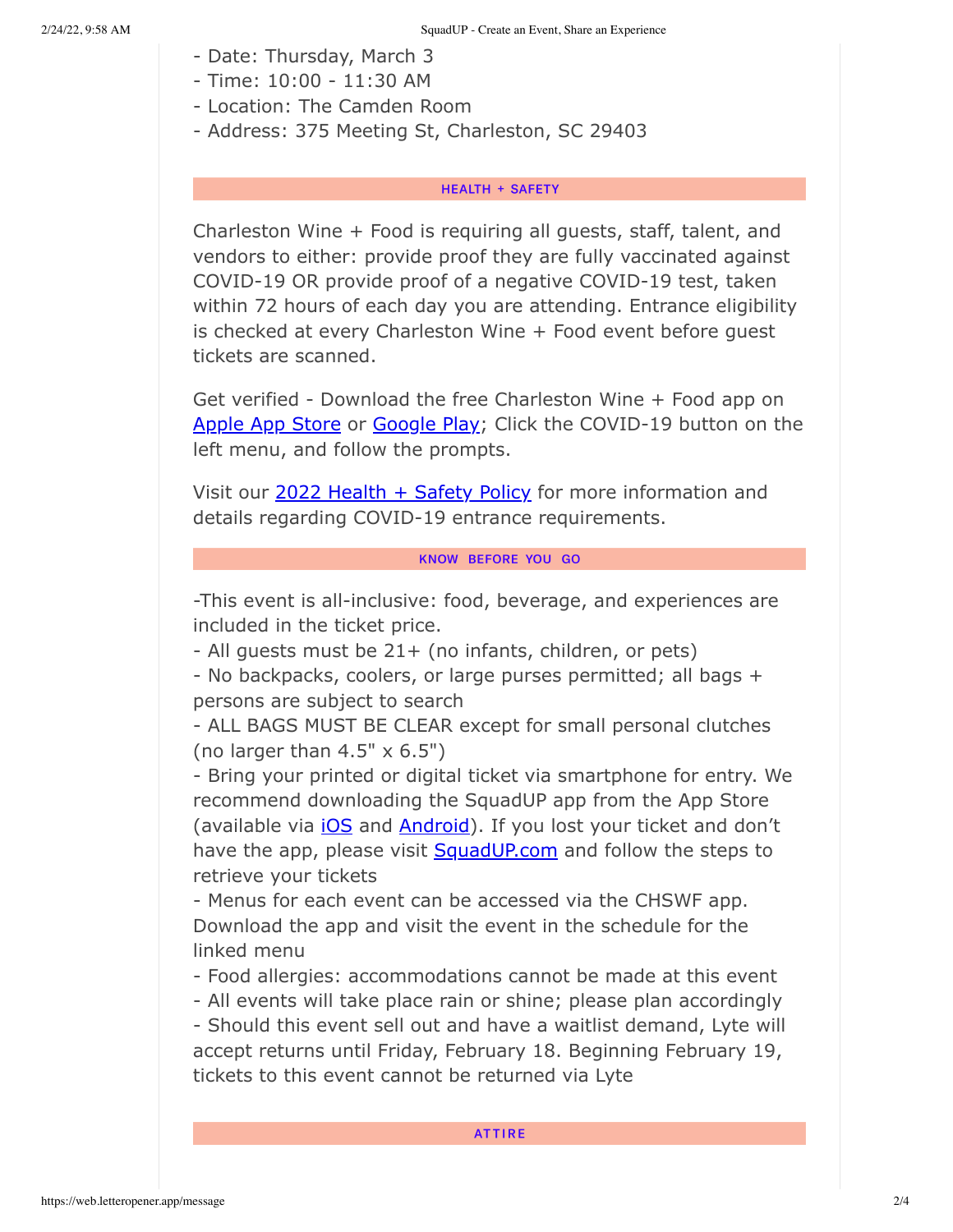The dress is casual for this event. Wear something that makes you feel great + comfortable, keeping in mind this is a hands-on class. We recommend closed toe shoes and having your hair pulled back.

## **TRANSPORTATION + PARKING**

Guest parking is available in a pay-to-park lot located at the Charleston Visitor Center at 375 Meeting Street, and street parking is available in the surrounding neighborhoods. Meters must be paid daily (Monday - Saturday) 9:00 AM to 6:00 PM.

There are also a number of parking lots + garages located around Charleston. Look for the green "P" signs that indicate parking. For more information on parking and getting around during the festival, take a look at our **FAQs**.

Stay safe! Charleston Wine + Food does not want guests to drink + drive. We encourage our guests to utilize rideshare services, which you can download directly to your smartphone.

# WHAT DO I DO WHEN I ARRIVE?

After entering the Charleston Visitor Center, follow signs to the Camden Room, and a member of the team will greet you and take your ticket prior to directing you to your table.

### **APP-SOLUTELY!**

Charleston Wine + Food is excited to announce that we have an app! Available for both Apple and Android products, our app is free to download from the Apple App Store and Google Play Store.

# SWEET SUSTAINABILITY

At Charleston Wine + Food we strive to produce a sustainable + environmentally friendly festival. Our sustainable practices include, but are not limited to the exclusive use of compostable or recyclable plateware; commemorative glassware at select events and recyclable glassware at others; oyster shell recycling; and sustainable sourcing. Help us reduce our carbon footprint by taking a moment to follow our recycling and composting instructions throughout the festival.

#### fb ig рt